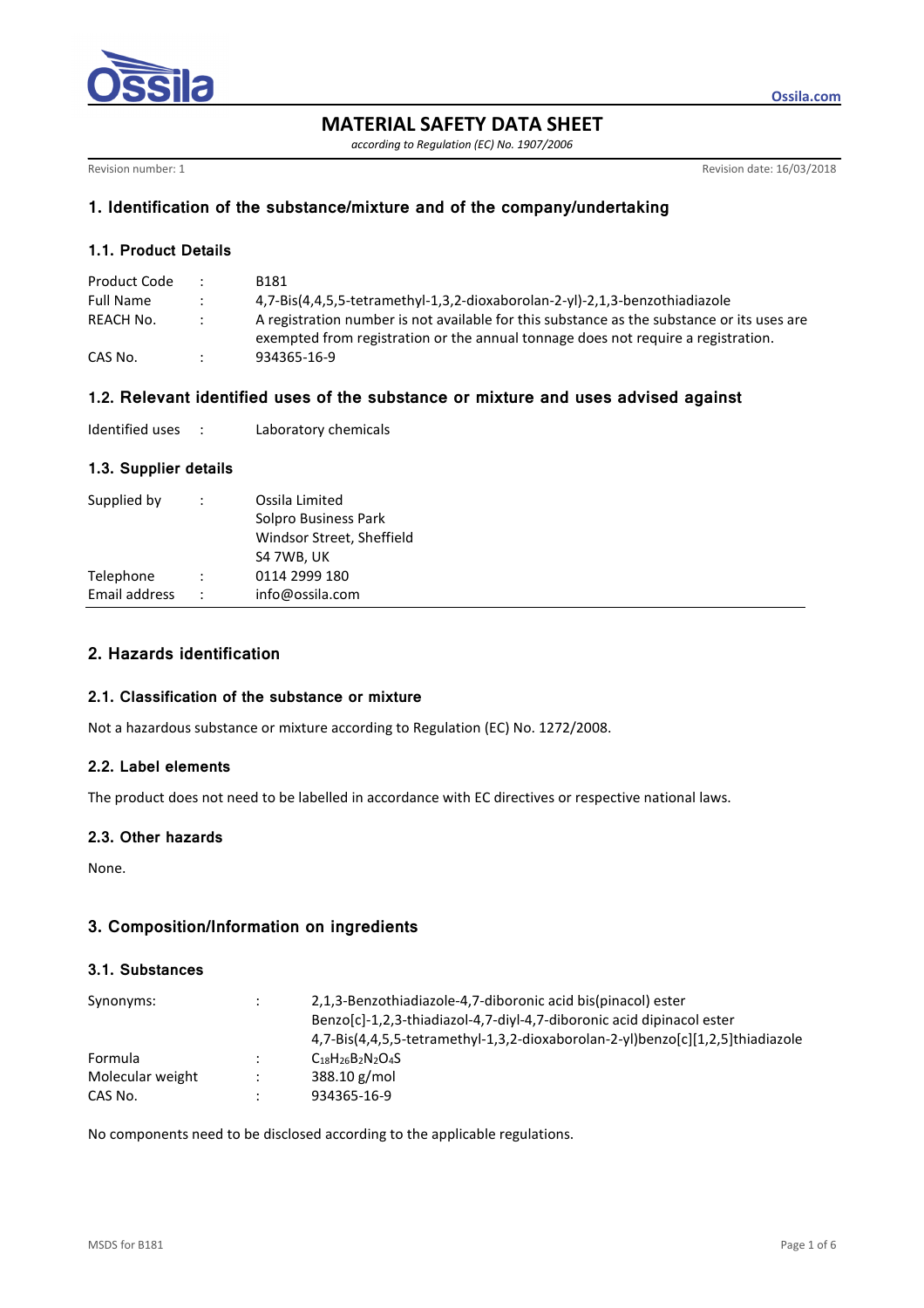## **4. First aid measures**

### **4.1. Description of first aid measures**

#### **After Inhalation**

Remove person to fresh air. If not breathing, give person artificial respiration.

### **After skin contact**

Wash with soap and water.

**After eye contact**  Flush with copious amounts of water as a precaution.

**After Ingestion**  Rinse out mouth with water.

### **4.2. Most important symptoms and effects, both acute and delayed**

The most important known symptoms and effects are described in section 11.

### **4.3. Indication of any immediate medical attention and special treatment needed**

No data available.

## **5. Fire fighting**

## **5.1. Extinguishing media**

**Suitable extinguishing media**: Dry chemical, alcohol-resistant foam, carbon dioxide or water spray. Consult with local fire authorities before attempting large scale fire-fighting operations.

## **5.2. Special hazards arising from the substance of mixture**

**Hazardous combustion products:** Carbon oxides, nitrogen oxides, sulfur oxides.

#### **5.3. Advice for firefighters**

Wear a self-contained breathing apparatus if necessary. During a fire, irritating and highly toxic gases and vapours may be generated by thermal decomposition.

## **6. Accidental release measures**

#### **6.1. Personal precautions, protective equipment and emergency procedures**

Wear personal protective equipment (section 8). Avoid dust formation. Ensure room is well ventilated. Remove all sources of ignition.

#### **6.2. Environmental precautions**

Do not let product enter drains.

### **6.3. Containment and cleaning**

Contain and clean up spill if safe to do so using an electrically protected vacuum cleaner or by wet-brushing. Dispose of dry waste in closed container for proper disposal according to local regulations.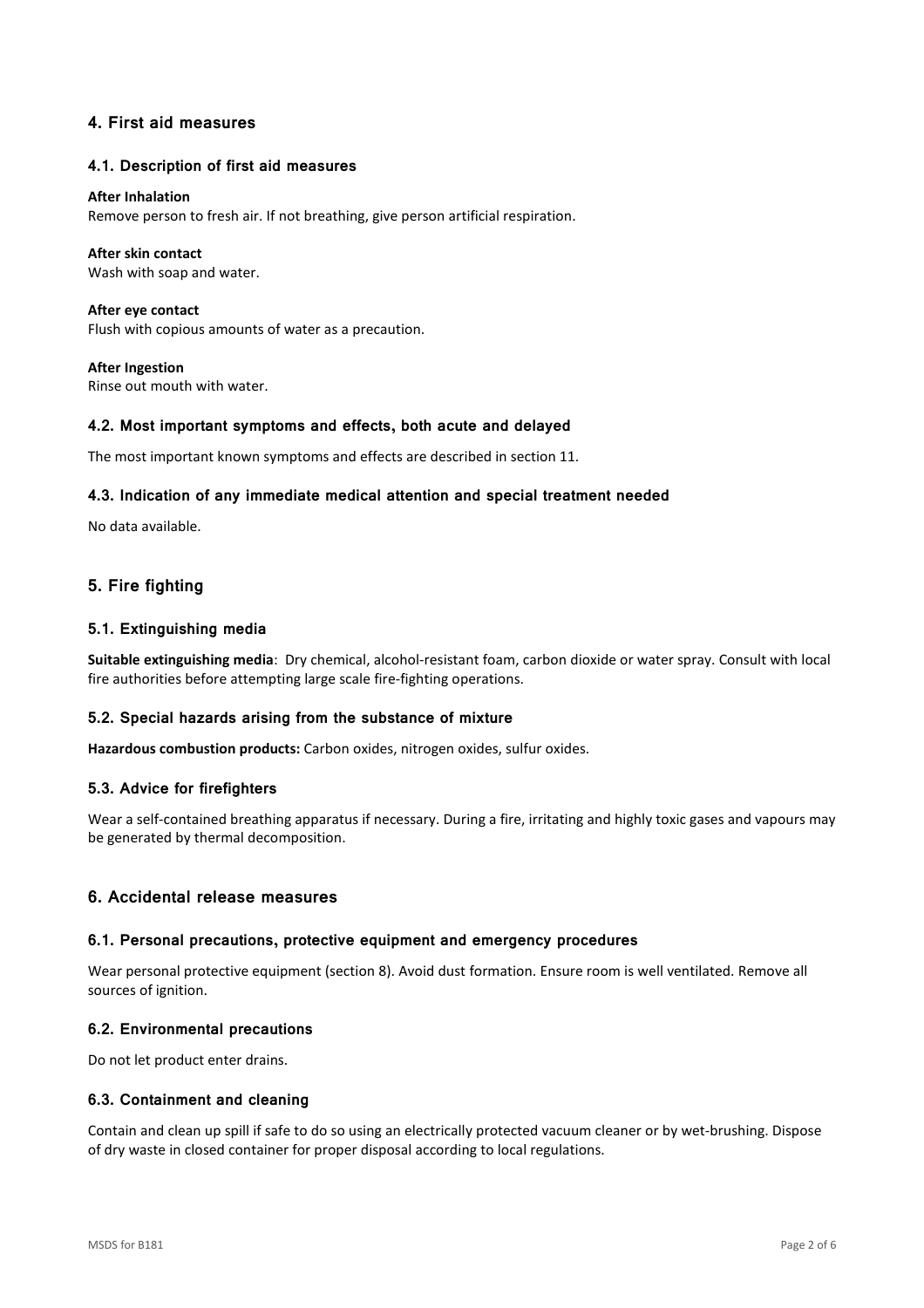# **7. Handling and storage**

## **7.1. Precautions for safe handling**

Avoid formation of dust and aerosols. Keep away from sources of ignition and avoid the build-up of electrostatic charge. Provide exhaust ventilation in places where dust is formed.

## **7.2. Conditions for safe storage, including any incompatibilities**

Store in a cool, dry and well-ventilated place inside of a tightly sealed container. Reseal containers that have been opened and keep upright to prevent leakage.

**Quality-related information:** Light sensitive and air sensitive. Handle and store under inert gas.

## **7.3. Specific end uses**

Use in laboratories.

## **8. Exposure controls / Personal protection**

## **8.1. Control parameters**

### **Components with workplace control parameters**

Contains no substances with occupational exposure limit values.

## **Biological occupational exposure limits**

This product does not contain any hazardous materials with biological limits.

## **8.2. Exposure controls**

## **Engineering measures**

Handle in accordance with good industrial engineering/laboratory practices for hygiene and safety. Ensure eyewash stations and safety showers are close to the laboratory workstation. Ensure good general ventilation is present when handling the product.

## **Personal protective equipment**

**Eyes:** Wear safety glasses with side-shields conforming to appropriate government standards such as NOISH (US) or EN166 (EU).

**Skin**: Handle with appropriate gloves and use proper glove removal technique to avoid skin contact. Dispose of gloves in accordance with applicable laws. Wash and dry hands.

The selected protective gloves must satisfy the specifications of EU Directive 89/686/EEC and the standard EN 374 derived from it.

**Clothing:** Wear complete suit protecting against chemicals; the type of equipment should be appropriate for the concentration and amount of dangerous substance used.

**Respirators:** Where protection from nuisance dusts is needed, use type N95 (US) or type P1 (EN 143) dust masks or those approved under appropriate government standards such as NIOSH (US) or CEN (EU).

#### **General hygiene measures**

Wash thoroughly after handling. Wash contaminated clothing before reuse.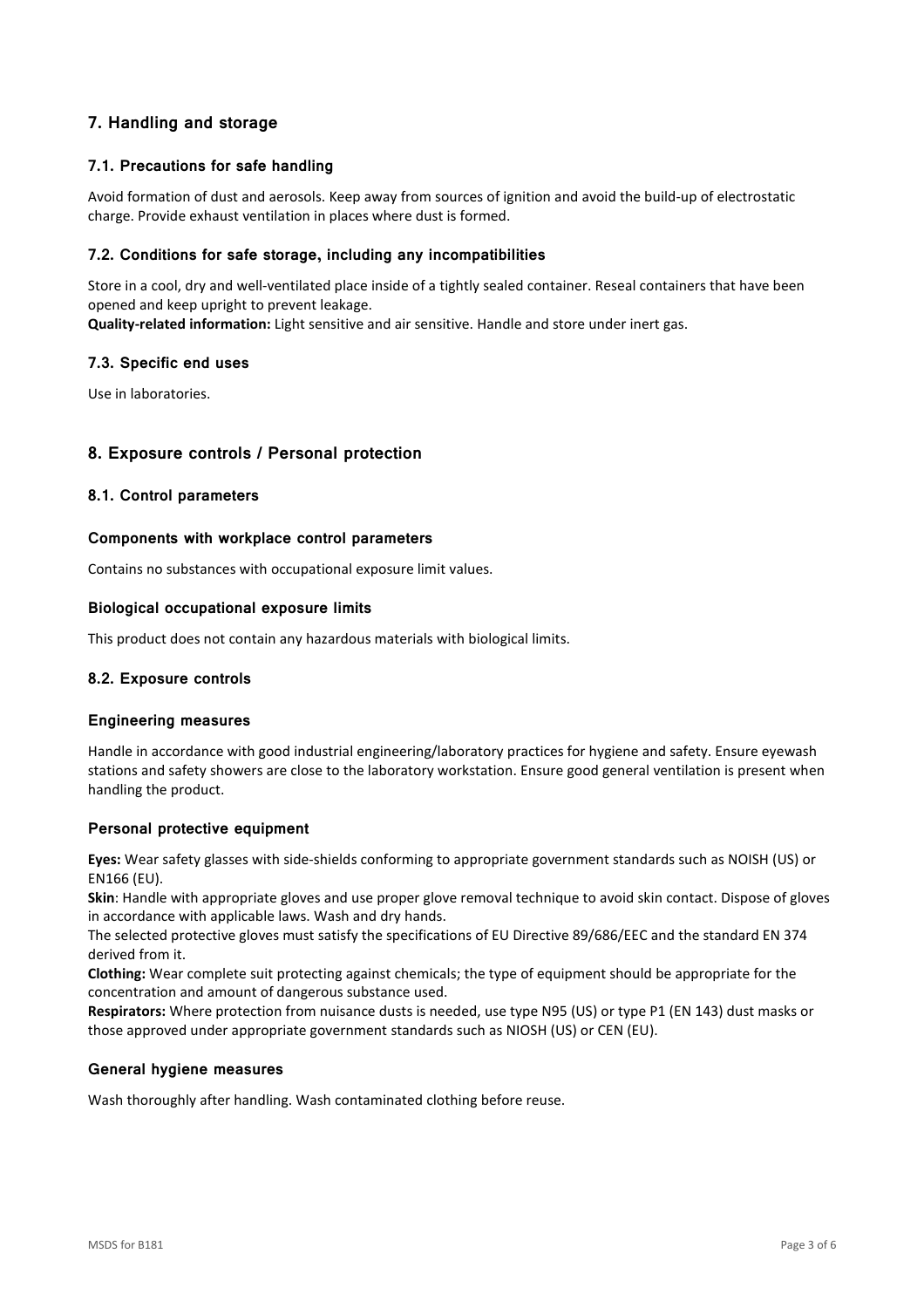# **9. Physical and chemical properties**

## **9.1. Information on basic physical and chemical properties**

| Appearance                             | $\ddot{\cdot}$ | Solid white/off-white powder |  |
|----------------------------------------|----------------|------------------------------|--|
| Odour                                  |                | No data available            |  |
| Odour threshold                        |                | No data available            |  |
| рH                                     |                | No data available            |  |
| Melting/freezing point                 |                | 213-215°C                    |  |
| Boiling point/range                    |                | No data available            |  |
| Flash point                            | $\ddot{\cdot}$ | No data available            |  |
| Evaporation rate                       |                | No data available            |  |
| Flammability                           | :              | No data available            |  |
| <b>Explosive limits</b>                |                | No data available            |  |
| Vapour pressure                        |                | No data available            |  |
| Vapour density                         |                | No data available            |  |
| Relative density                       |                | No data available            |  |
| Solubility(ies)                        |                | No data available            |  |
| Partition coefficient: n-octanol/water |                | No data available            |  |
| Autoignition temperature               |                | No data available            |  |
| Decomposition temperature              |                | No data available            |  |
| Viscosity                              |                | No data available            |  |
| Explosive properties                   |                | No data available            |  |
| Oxidising properties                   |                | No data available            |  |

## **9.2. Other safety information**

No data available.

# **10. Stability and reactivity**

## **10.1 Reactivity**

No data available.

## **10.2. Chemical stability**

Stable under normal temperatures and pressures under recommended storage conditions.

## **10.3. Possibility of hazardous reactions**

No data available.

## **10.4. Conditions to avoid**

No data available.

## **10.5. Incompatible materials**

Strong oxidising agents.

## **10.6. Hazardous decomposition products**

No known hazardous decomposition products.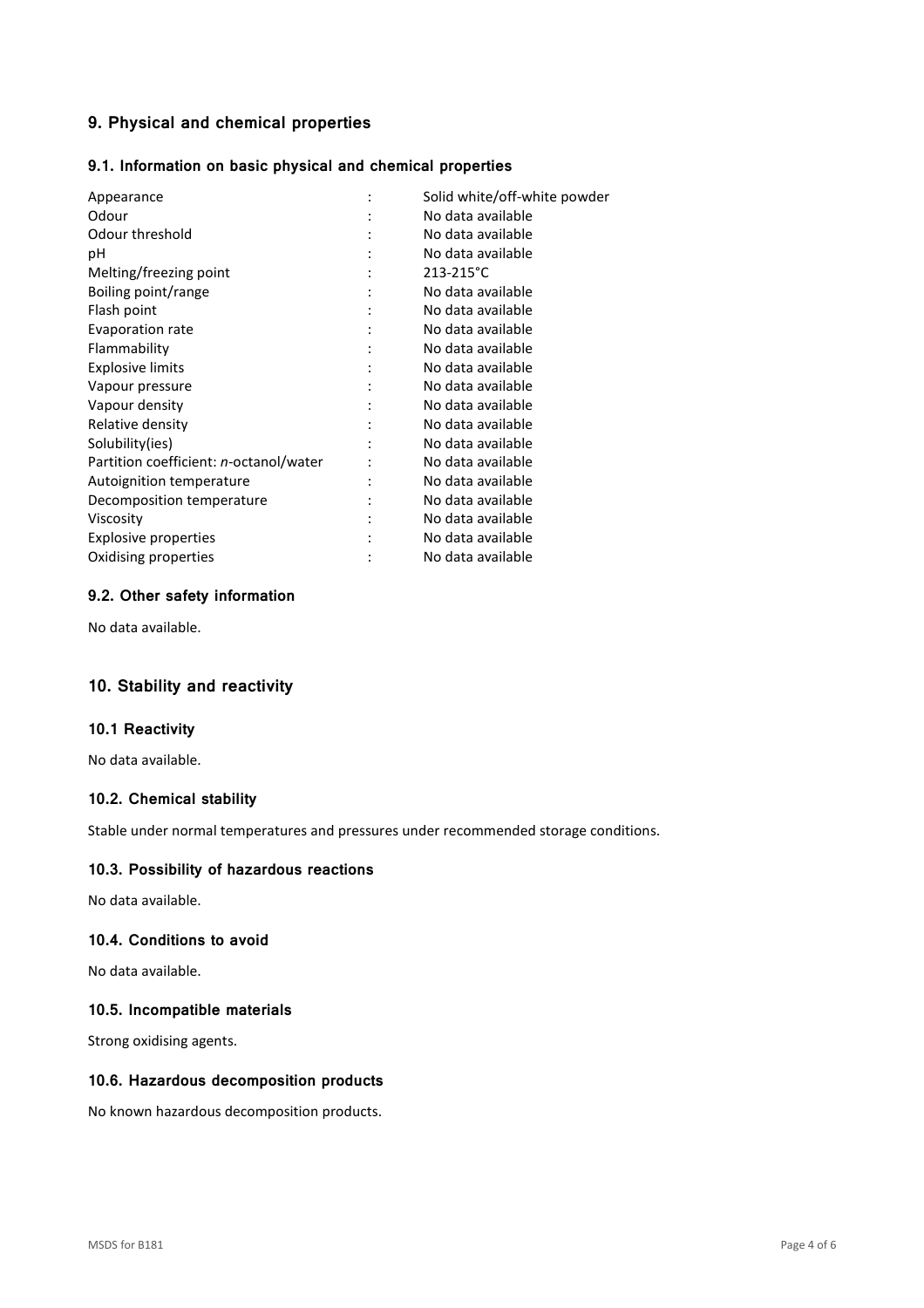## **11. Toxicological information**

## **11.1. Information on toxicological effects**

**Acute toxicity**  No data available. **Skin corrosion/irritation**  No data available. **Serious eye damage/eye irritation**  No data available. **Respiratory or skin sensitization**  No data available. **Germ cell mutagenicity**  No data available. **Carcinogenicity**  No data available. **Reproductive toxicity**  No data available. **Specific target organ toxicity - single exposure**  No data available. **Specific target organ toxicity - repeated exposure**  No data available. **Aspiration hazard**  No data available. **Routes of exposure**  Eye contact, ingestion, inhalation, skin contact. **Signs and Symptoms of Exposure**  No data available.

To the best of our knowledge, the chemical, physical, and toxicological properties have not been thoroughly investigated.

## **12. Ecological information**

## **12.1. Toxicity**

No data available.

## **12.2. Persistence and degradability**

No data available.

## **12.3. Bioaccumulative potential**

No data available.

## **12.4. Mobility in soil**

No data available.

## **12.5. Results of PBT and vPvB assessment**

PBT/vPvB assessment not available as chemical safety assessment not required/not conducted.

## **12.6. Other adverse effects**

No data available.